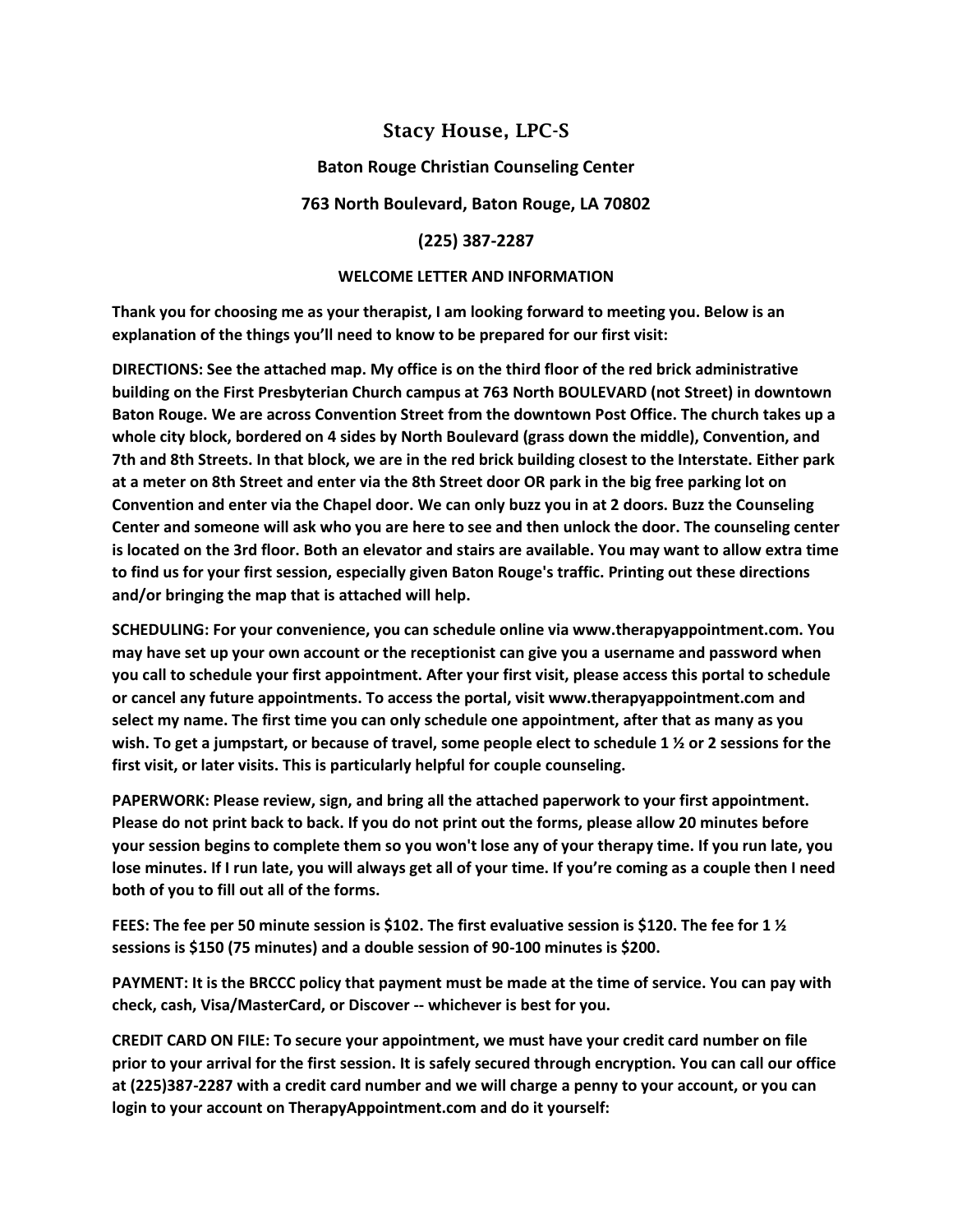**1. Login and click where it says "View or pay online statement"**

- **2. Go to "Do you want to make a payment?"**
- **3. Go to: "Please charge a \_\_\_\_\_to a new charge card**
- **4. Fill in the name on the card, street address, and zip code**
- **5. Click "Submit payment to charge card"**
- **6. Verify by clicking "Yes"**

**7. Put in your credit card number, expiration date and 3-4 digit security CVV code from the back**

**8. Then click on "Process"**

**DONE ! Your credit card information is safely stored and encrypted in our system**

**INSURANCE: I will file with your insurance and am in network with Blue Cross Blue Shield, United Healthcare/Optum, Aetna, And Gilsbar. It is your responsibility to verify benefits. We can give you a receipt with a diagnosis for you to file for reimbursement via "out of network" benefits. You can see if you have mental health benefits by calling your insurance company and asking some questions that we have listed on a form on our website, under FORMS:**

**CONFIRMATION OF APPOINTMENT: On the Registration Form in your account online you can elect to have your appointments confirmed through text, email, or automated phone call. However, whether an appointment is confirmed or not, you are still responsible for remembering your appointments and will be charged if you miss. Reminders can be sent to up to 2 cell numbers or 2 email addresses – but not to texts AND emails.**

**CANCELLATIONS: If you ever need to cancel - I need at least 24 hours notice, preferably 48 hours. Cancellation within the remaining 24 hours will result in a charge. I really appreciate your understanding so I can schedule other clients in need of counseling. We have voicemail 24 hours a day, 7 days a week. If you need to cancel within the 24 hours, you can't do that online – you have to call.**

**WAIT LIST: If you now, or ever, want an earlier appointment and nothing is available – email, message through the online scheduler, or call and ask to be put on my waiting list. We'll call you if something opens up earlier. I sometimes email out notice of last minute cancellations. If you think you'll need more sessions, you may want to not wait until your first appointment to schedule more sessions so that you can get the times you want. The system only lets you schedule your first appointment – if you want more, call.**

**COMING AS A COUPLE: I generally meet with a couple together first, then one session with each person individually, then back together as a couple from then on. If this isn't possible, I can be flexible. And for future sessions if one can't come it's OK to come alone. If you have any questions, please email me or give me a call. Please know that I'm looking forward to meeting you!**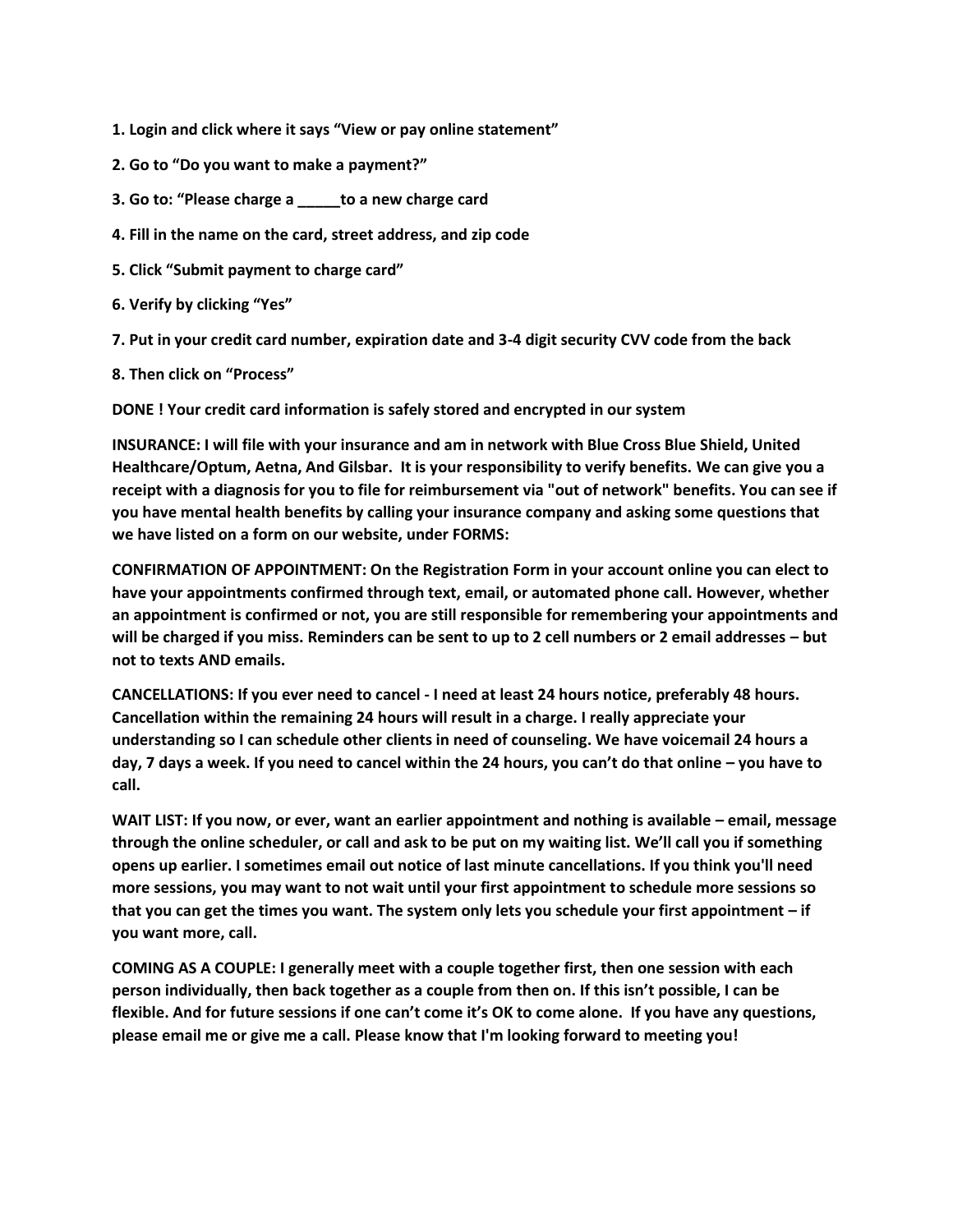# **STACY HOUSE, LPC-S**

**Baton Rouge Christian Counseling Center 763 North Blvd, Baton Rouge, LA 70802 (225) 387-2287 ● (225) 383-2722 fax www.brchristiancounseling.com**

### **POLICY FOR CANCELLATIONS, NO SHOWS, AND CREDIT CARD AUTHORIZATION**

**It is my policy, and the BRCCC's policy, to securely store the client's credit card number for payment purposes. Credit card numbers will be securely locked and kept confidentially along with other client data. It will be used for the initial session, subsequent sessions (if desired) and to bill Missed Appointment/Late Cancellation fees. A \$0.01 fee will be charged to store the card and credited back to you at the first session. Payment is due at the time of the session. Please initial below:**

**\_\_\_\_\_\_\_I/We agree to have my/our credit card charged for \$.01 and kept on file for payments**

initials

**and agree to a charge of full fee (\$102 per therapy hour) for appointments missed:**

**1) For any session not cancelled with at least 24 hours notice.**

**2) For any appointment I/we neglect to appear ("no show")**

**3) For any balance owed 30 days past due. My card will be**

**charged for the amount of the remaining balance due.** 

**\_\_\_\_\_\_\_I understand that any card on file, whether listed below or encrypted in our software**

**program, can be used** initials

#### **MASTERCARD NISA NOISCOVER NAMERICAN EXPRESS**

**CARD NUMBER: \_\_\_\_\_\_\_\_\_\_\_\_\_\_\_\_\_\_\_\_\_\_\_\_\_\_\_\_\_\_\_\_\_\_\_\_\_\_\_\_\_\_**

**SECURITY CODE:\_\_\_\_\_\_\_\_\_\_\_**

**ZIP CODE:\_\_\_\_\_\_\_\_\_\_\_\_\_\_\_** 

**CARDHOLDER NAME: \_\_\_\_\_\_\_\_\_\_\_\_\_\_\_\_\_\_\_\_\_\_\_\_\_\_\_\_\_\_\_\_\_\_\_\_** 

**EXP DATE:\_\_\_\_\_\_\_\_\_\_\_\_\_\_ SIGNATURE:\_\_\_\_\_\_\_\_\_\_\_\_\_\_\_\_\_\_\_\_\_\_\_\_\_\_\_\_\_\_\_\_\_\_\_\_\_\_\_\_\_\_\_**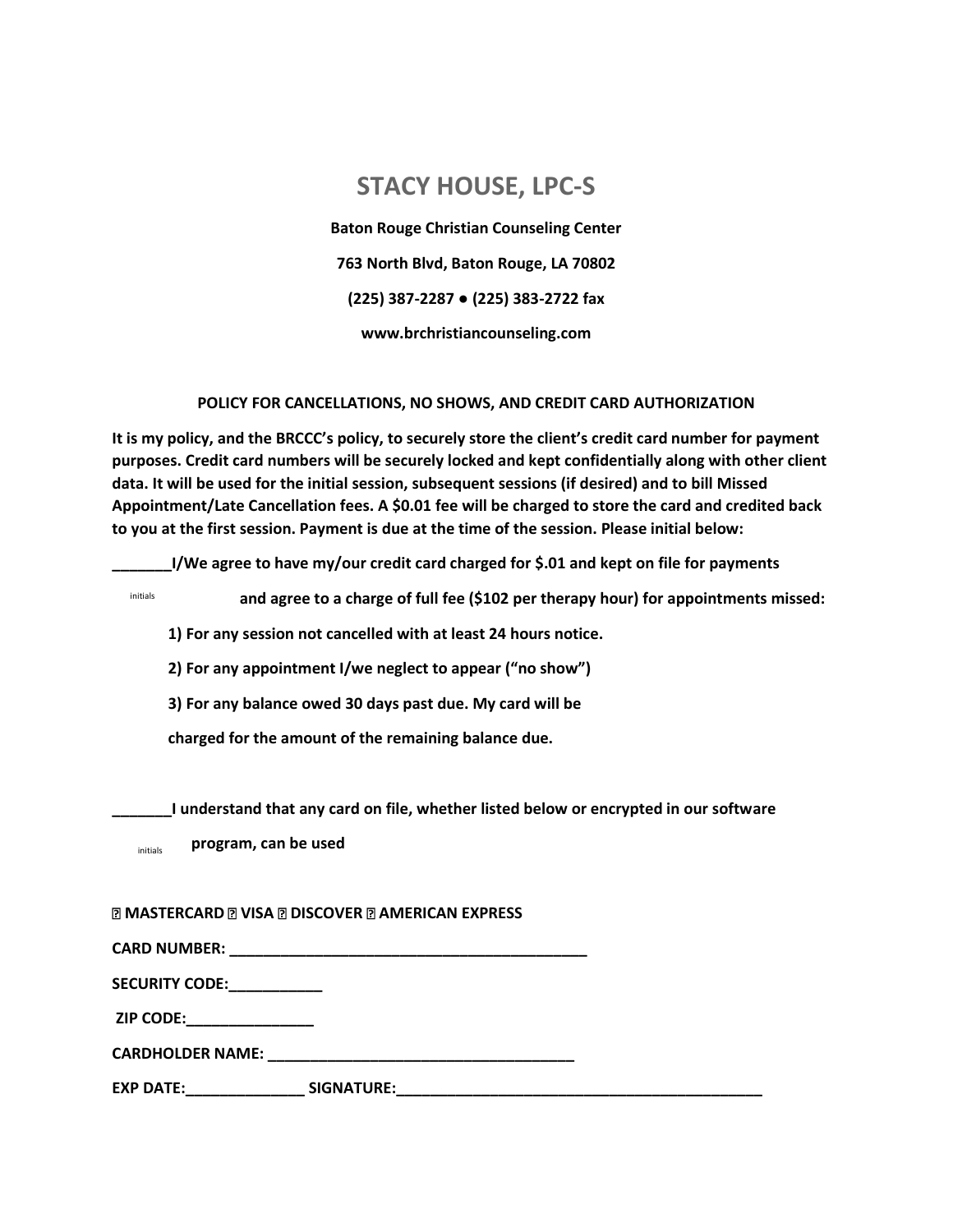### **BATON ROUGE CHRISTIAN COUNSELING CENTER**

### **NOTICE OF PRIVACY PRACTICES CONSENT FORM**

**Effective April 14, 2003 a federal regulation, commonly known as the "HIPAA Privacy Rule", requires that we must provide all of our clients with a detailed notice, in writing, of our privacy practices. We have this lengthy "Notice of Privacy Practices" available in our waiting room and it is also on our website: www.brchristiancounseling.com. A written copy of this policy is available upon request.**

**I understand that as a condition to my receiving treatment, Baton Rouge Christian Counseling Center may use or disclose my personally identified health information for treatment, to obtain payment for the treatment provided, and as necessary for the operations of this office. These uses and disclosures are more fully explained in the Privacy Notice that has been provided to me, and which I have had the opportunity to review.** 

**I understand that the privacy practices described in the "Notice of Privacy Practices" may change over time, and that I have a right to obtain any revised Privacy Notices, if requested.**

**I also understand that I have the right to request BRCCC to restrict how my health information is used or disclosed. BRCCC does not have to agree to my request for the restriction, but if BRCCC does agree, BRCCC is bound to abide by the restriction as agreed.** 

**Finally, I understand that I have the right to revoke/withdraw this consent in writing, at any time. My revocation/withdrawal will be effective except to the extent that BRCCC has taken action in reliance on my consent for use or disclosure of my health information. Provision of future treatment may be withdrawn if I withdraw my consent.**

| Signature | <b>Date</b> |
|-----------|-------------|
| Signature | Date        |
| Signature | <b>Date</b> |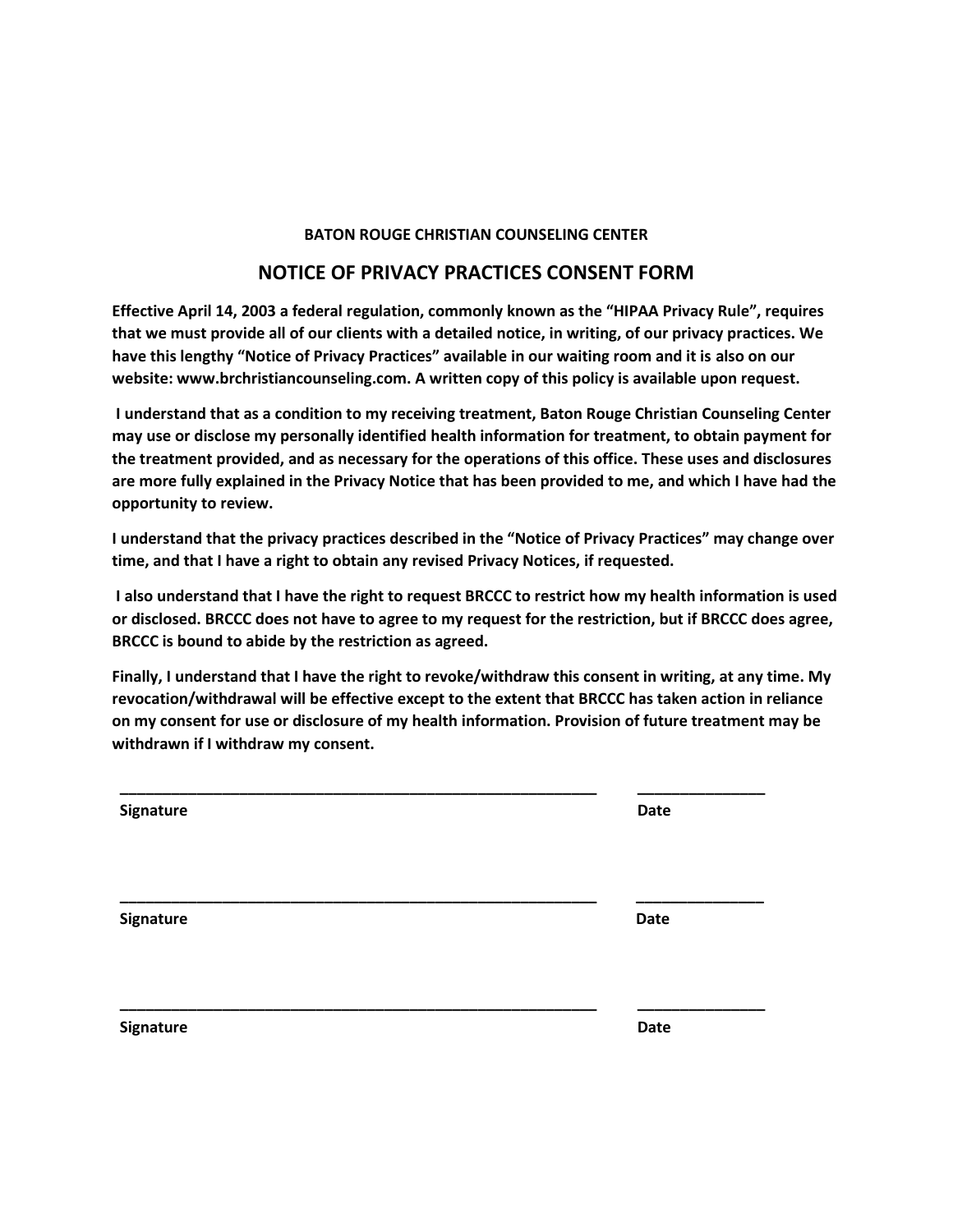### **BATON ROUGE CHRISTIAN COUNSELING CENTER**

# **To help with your first session, please provide the following information as completely as you can.**

### **PLEASE NOTE: ALL INFORMATION WILL BE KEPT CONFIDENTIAL**

|          | Person responsible for your bill, if different than above:                                                                                                              |  |                                                                                                      |
|----------|-------------------------------------------------------------------------------------------------------------------------------------------------------------------------|--|------------------------------------------------------------------------------------------------------|
|          |                                                                                                                                                                         |  |                                                                                                      |
|          |                                                                                                                                                                         |  |                                                                                                      |
|          | <b>Briefly describe your spiritual</b>                                                                                                                                  |  |                                                                                                      |
|          |                                                                                                                                                                         |  | Last year of school completed: ______ or GED_____ College: 1 2 3 4 Degree: __________ Other: _______ |
|          | Single_____ Married______ Separated____ Divorced____ Remarried____ Widowed_____                                                                                         |  |                                                                                                      |
|          |                                                                                                                                                                         |  | Total number of prior marriages for you_________________ for your spouse/partner___________________  |
|          |                                                                                                                                                                         |  |                                                                                                      |
| Spouse's |                                                                                                                                                                         |  |                                                                                                      |
|          |                                                                                                                                                                         |  |                                                                                                      |
|          | Who referred you to us or how did you find us?<br><u> 1989 - Johann Stoff, deutscher Stoff, der Stoff, der Stoff, der Stoff, der Stoff, der Stoff, der Stoff, der S</u> |  |                                                                                                      |
|          | Is it ok to call your home/cell & leave message: Yes___ No___ At your work: Yes___ No___                                                                                |  |                                                                                                      |
|          | Person to contact in case of an emergency                                                                                                                               |  |                                                                                                      |
|          |                                                                                                                                                                         |  |                                                                                                      |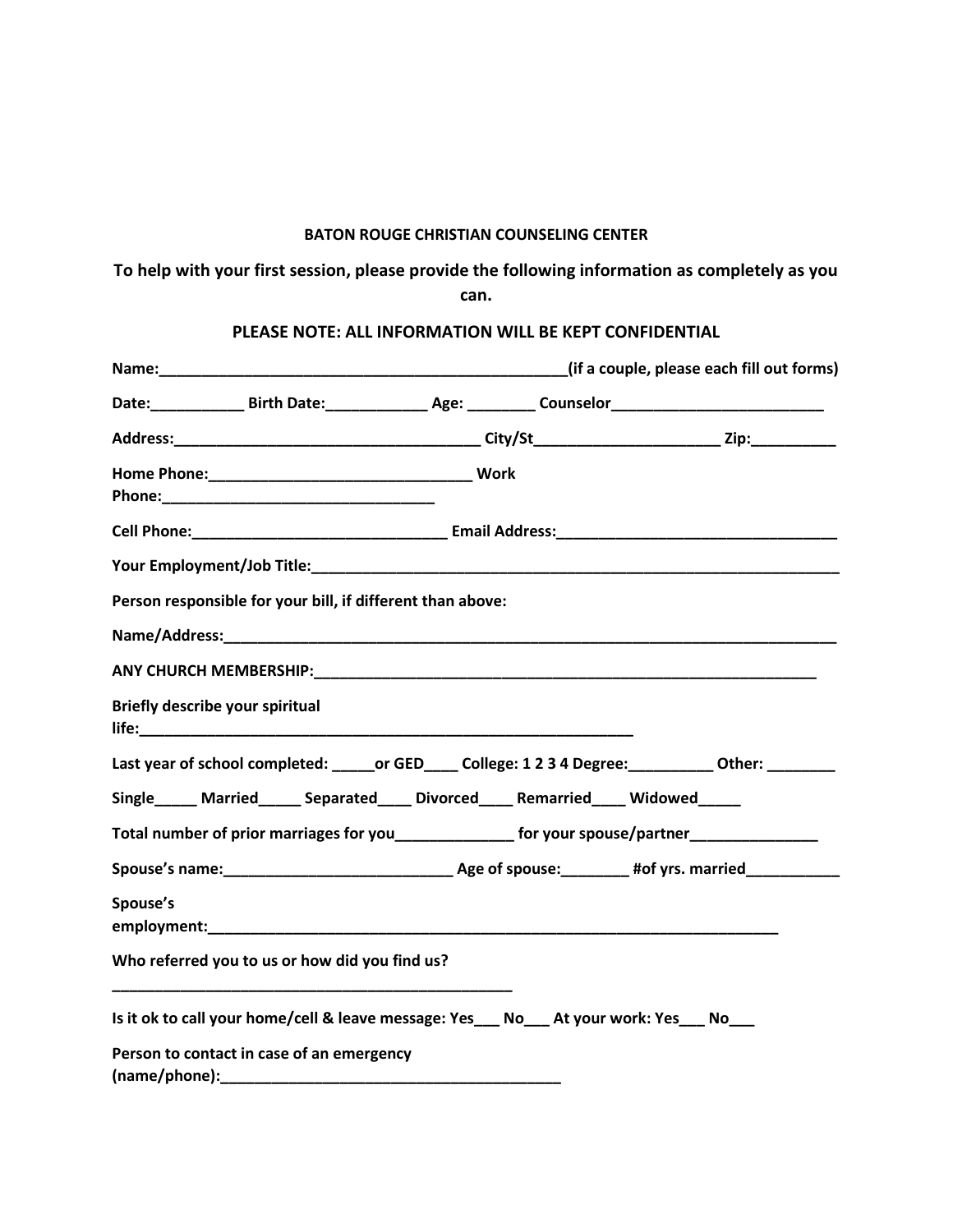# Please State Your Goals for Therapy:

| 3.                                           |  |                                                                                                  |  |
|----------------------------------------------|--|--------------------------------------------------------------------------------------------------|--|
|                                              |  |                                                                                                  |  |
|                                              |  |                                                                                                  |  |
| Do you have children? ____Yes ____No If yes: |  |                                                                                                  |  |
|                                              |  | First Name Age Sex Relationship to you Live in your home?                                        |  |
|                                              |  | (biological/step/adopted/foster)                                                                 |  |
|                                              |  |                                                                                                  |  |
|                                              |  |                                                                                                  |  |
|                                              |  |                                                                                                  |  |
|                                              |  |                                                                                                  |  |
|                                              |  |                                                                                                  |  |
|                                              |  |                                                                                                  |  |
|                                              |  |                                                                                                  |  |
|                                              |  |                                                                                                  |  |
| children                                     |  | Number of Brothers:_____________ Number of Sisters:_____________ Birth Order: _____ of _____# of |  |
|                                              |  | Has anyone in your family ever had counseling before? If so, for                                 |  |
|                                              |  | Any history of drug/alcohol abuse for self, father, mother, siblings? ____ Yes____ No            |  |
|                                              |  |                                                                                                  |  |
| If yes, please                               |  |                                                                                                  |  |
|                                              |  | Any history of physical or sexual abuse to you or your brothers/sisters? ___ Yes ___ No          |  |
| If yes, please                               |  |                                                                                                  |  |
|                                              |  |                                                                                                  |  |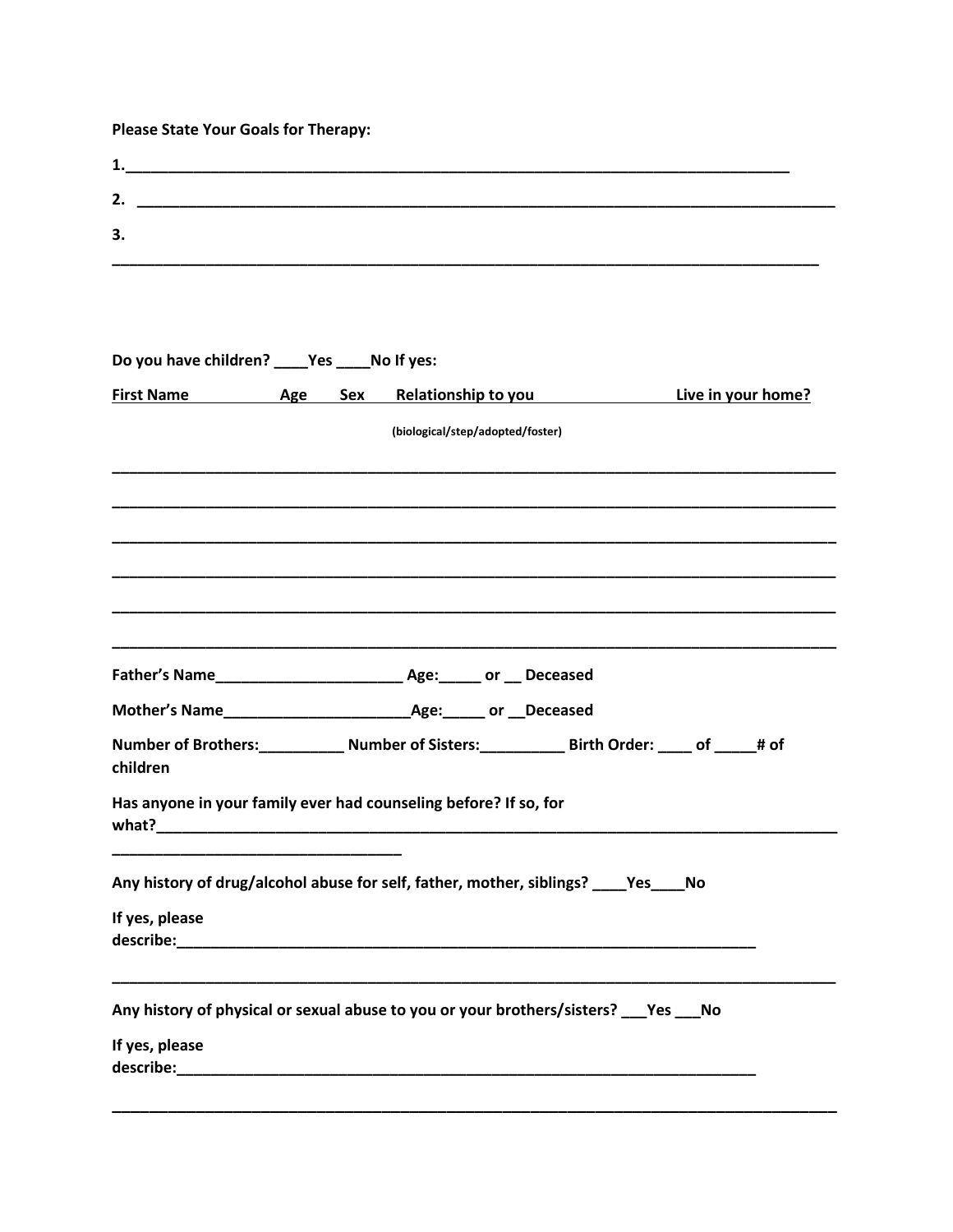| Do you use alcohol or nonprescription drugs? | Yes | Νo |  |
|----------------------------------------------|-----|----|--|
| If yes, describe frequency and type:         |     |    |  |
|                                              |     |    |  |

Have you ever experienced any sexual difficulties: Yes No

If yes, describe:

Have you ever had counseling before? \_\_\_\_\_\_ Yes \_\_\_\_\_\_ No

If yes, describe and list counselor, rough number of sessions, any psychiatric hospitalizations:

Describe any major changes that have occurred to you or your family in the last few years? (moves, changes

in number of family members, marital status, situation or income)

List any major health problems for which you have received treatment for in the last 24 months:

| Are you taking any prescription drugs at this time? _____Yes _____No |  |
|----------------------------------------------------------------------|--|
| If yes, what type, for what purpose, and who prescribed?             |  |
|                                                                      |  |
|                                                                      |  |

**Additional Comments:**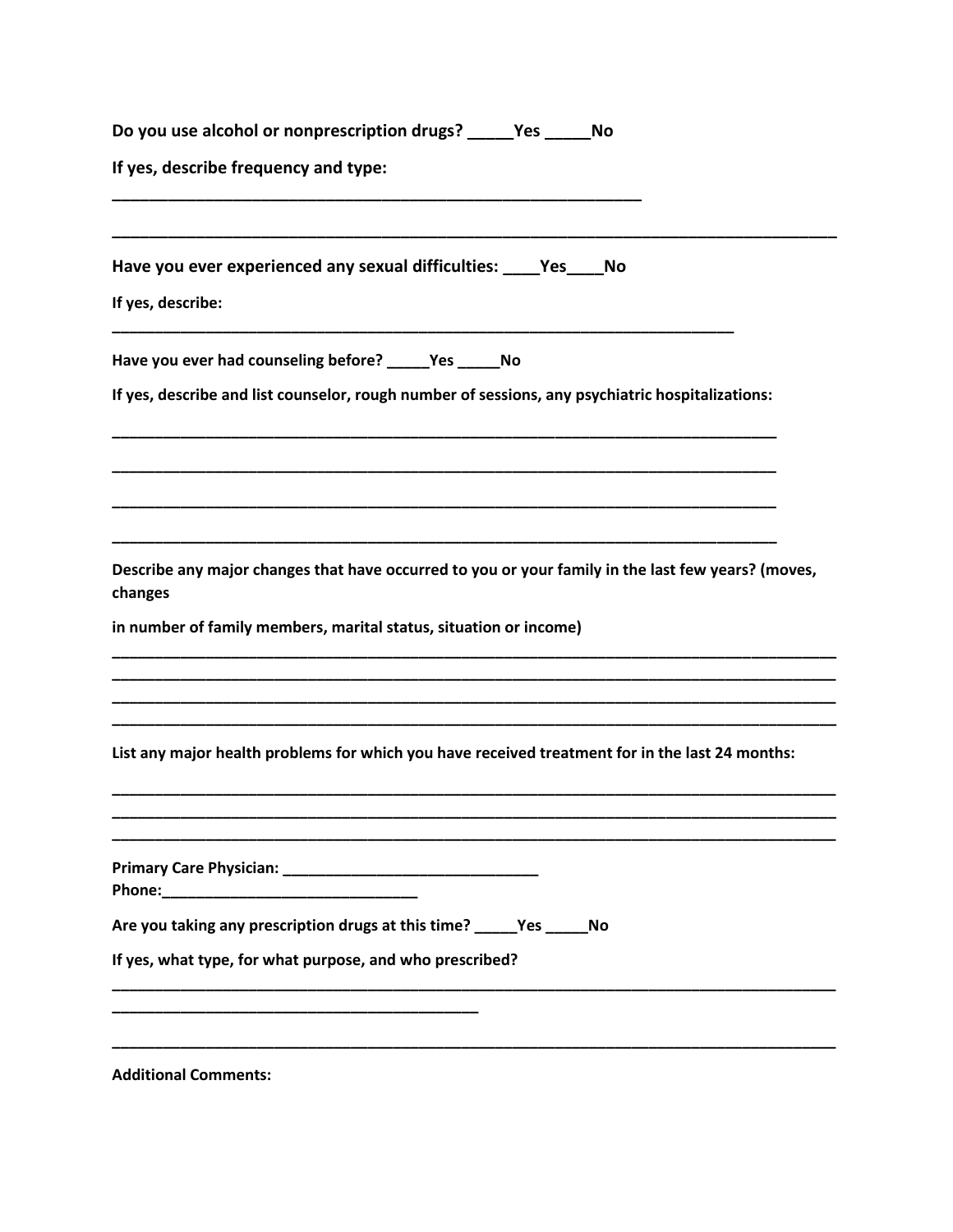**While you were growing up, during your first 18 years of life:**

- **Yes No 1. Did a parent or other adult in the household often … Swear at you, insult you, put you down, or humiliate you? or Act in a way that made you afraid that you might be physically hurt?**
- **Yes No 2. Did a parent or other adult in the household often … Push, grab, slap, or throw something at you? or Ever hit you so hard that you had marks or were injured?**
- **Yes No 3. Did an adult or person at least 5 years older than you ever… Touch or fondle you or have you touch their body in a sexual way? or Try to or have oral, anal, or vaginal sex with you?**
- **Yes No 4. Did you often feel that … No one in your family loved you or thought you were important or special? or Your family didn't look out for each other, feel close to each other, or support each other?**
- **Yes No 5. Did you often feel that … You didn't have enough to eat, had to wear dirty clothes, and had no one to protect you? or Your parents were too drunk or high**

**to take care of you or take you to the doctor if you needed it?**

- **Yes No 6. Were your parents ever separated or divorced?**
- **Yes No 7. Was your mother or stepmother: Often pushed, grabbed, slapped, or had something thrown at her? or Sometimes or often kicked, bitten, hit with a fist, or hit with something hard? or Ever repeatedly hit over at least a few minutes or threatened with a gun or knife?**
- **Yes No 8. Did you live with anyone who was a problem drinker or alcoholic or who used street drugs?**
- **Yes No 9. Was a household member depressed or mentally ill or did a household member attempt suicide?**
- **Yes No 10.Did a household member go to prison?**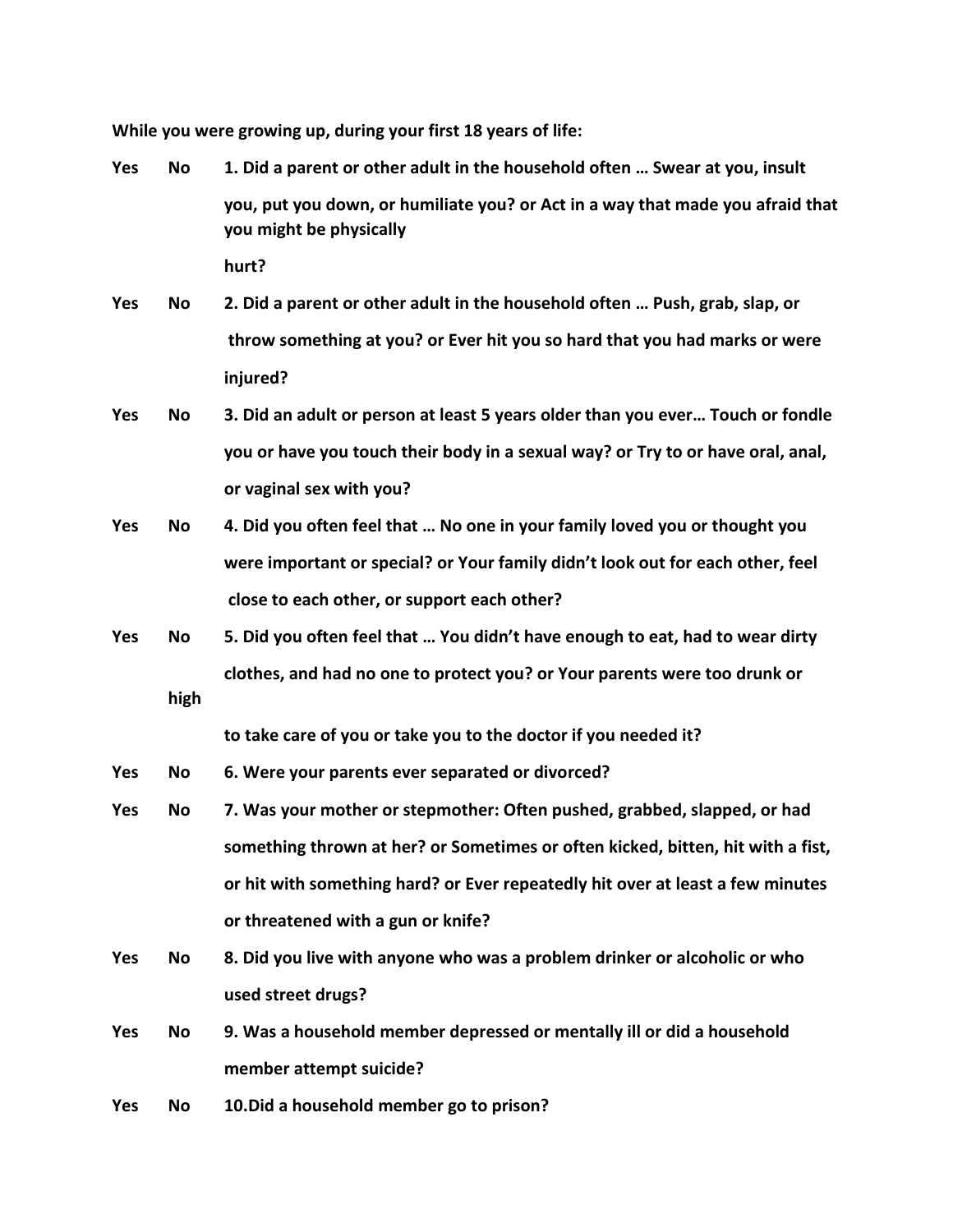**Put a number next to any item which you experience. 1=mildly, 2=moderately, 3=severely**

**Emotional Concerns**

| feeling anxious or uptight                | feeling depressed or sad                  |
|-------------------------------------------|-------------------------------------------|
| excessive worrying                        | being tired or lacking energy             |
| not being able to relax                   | feeling unmotivated                       |
| <b>feeling panicky</b>                    | loss of interest in many things           |
| unable to calm yourself down              | having trouble concentrating              |
| dwelling on certain thoughts or images    | having trouble making decisions           |
| fearing something terrible about to       | feeling the future looks hopeless         |
| happen                                    | feeling worthless or a failure            |
| avoiding certain thoughts or feelings     | being unhappy all the time                |
| having strong fears                       | dissatisfied with physical appearance     |
| worrying about a nervous breakdown        | feeling self critical or blaming yourself |
| feeling out of control                    | having negative thoughts                  |
| avoiding being with people                | crying often                              |
| fears of being alone or abandoned         | feeling empty                             |
| feeling guilty                            | withdrawing inside yourself               |
| having nightmares                         | thinking too much about death             |
| flashbacks                                | thoughts of hurting yourself              |
| troubling or painful memories             | thoughts of killing yourself              |
| missing periods of time - can't remember  | frequent mood swings                      |
| trouble remembering things                | feeling resentful or angry                |
| feeling numb instead of upset             |                                           |
| feeling detached from all or part of body | feeling irritable or frustrated           |
| feeling unreal, strange or foggy          | feeling rage                              |
|                                           | feeling like hurting someone              |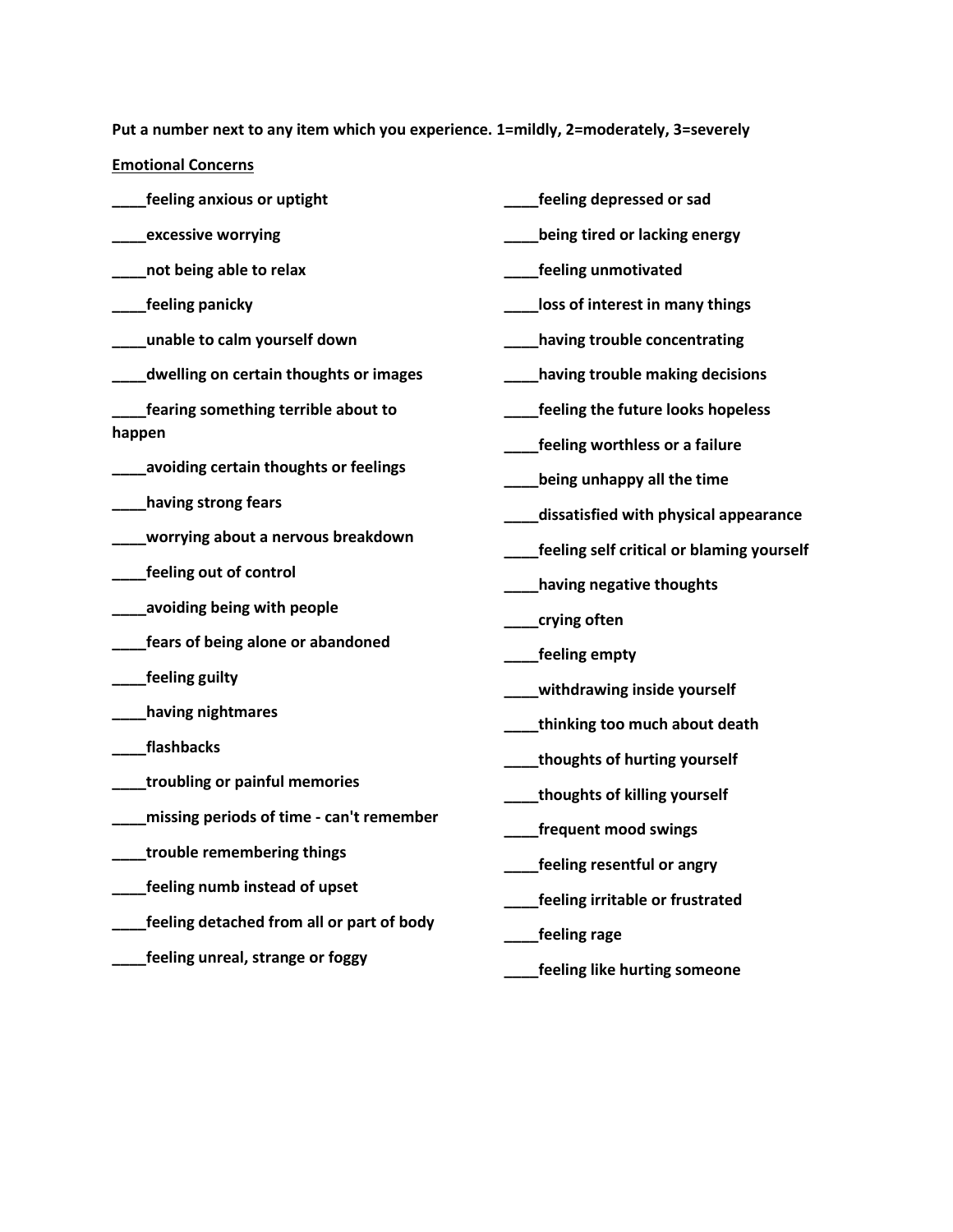**Behavioral and Physical Concerns**

| not having an appetite                   | trouble finishing things                                      |  |
|------------------------------------------|---------------------------------------------------------------|--|
| eating in binges                         | working too hard                                              |  |
| self induced vomiting for weight control | using alcohol too much                                        |  |
| using laxatives for weight control       | being alcoholic                                               |  |
| eating too much                          |                                                               |  |
| eating too little                        | using drugs                                                   |  |
| losing weight - how much?                | driving under the influence                                   |  |
| _gaining weight - how much?____          | blackouts - after drinking                                    |  |
| trouble sleeping                         | excessive internet/phone/tv usage                             |  |
| trouble falling asleep                   | Yes ____ No Have you ever felt you ought to                   |  |
| early morning awakening                  | cut down                                                      |  |
| _sleeping too much                       | on your drinking or drug use?                                 |  |
| _sleeping too little                     | Yes ___No Have people annoyed you by<br>criticizing           |  |
| _# of hours I usually sleep: _           | your drinking or drug use?                                    |  |
| lack of exercise                         | Yes ___No Have you ever felt bad or guilty                    |  |
| not having leisure activities            | about                                                         |  |
| smoking cigarettes                       | your drinking or drug use?                                    |  |
| often spending in binges                 | Yes ___No Have you ever had a drink or                        |  |
| temper outbursts                         | used drugs                                                    |  |
| aggressive toward others                 | first thing in the morning to steady your nerves<br>or to get |  |
| impulsive reactions                      | rid of a hangover                                             |  |
| <b>Intimate Relationship Concerns</b>    |                                                               |  |
| feeling misunderstood in relationship    | lack of respect by partner                                    |  |
| not feeling close to partner             | partner being secretive                                       |  |
| trouble communicating with partner       | lack of fairness in relationship                              |  |

**\_\_\_\_not trusting partner**

**\_\_\_\_problems with dividing household tasks**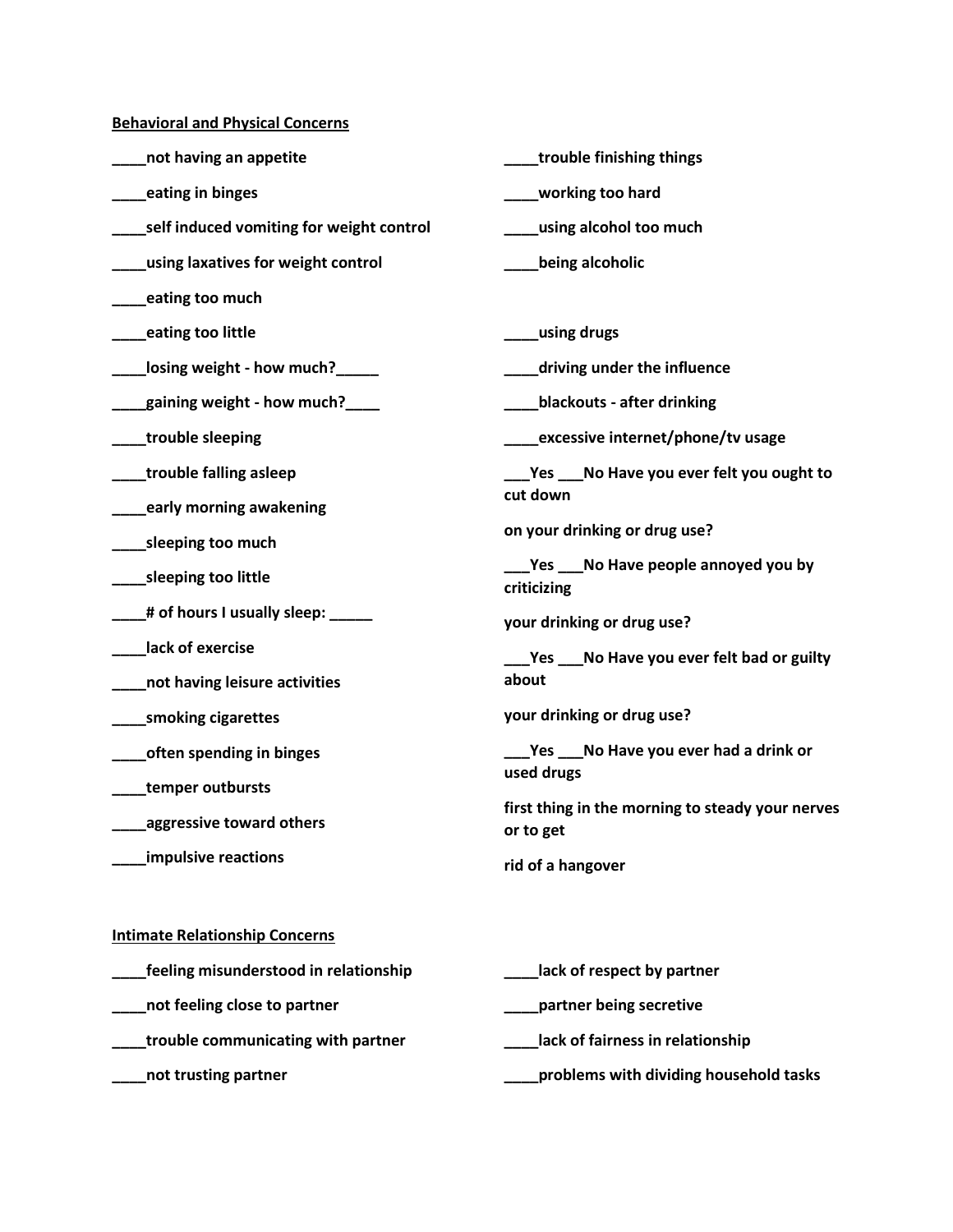| disagreeing about children              | emotional abuse in relationship        |
|-----------------------------------------|----------------------------------------|
| lack of affection                       | physical abuse in relationship         |
| unsatisfactory sexual relationship      | sexual abuse in relationship           |
| lack of time together                   | partner having alcohol or drug problem |
| lack of shared interests                | self or partner having an affair       |
| lack of positive interaction            | feeling uncommitted to relationship    |
| lack of time with other couples         | wanting to separate                    |
| jealousy in relationship                | discussing separating or divorce       |
| frequent arguments                      | problems with in-laws                  |
| trouble resolving conflict              | problems with ex-partner               |
| partner being demanding and controlling | problems with step parents             |
| partner putting you down                | children having special problems       |
| violent arguments                       |                                        |

### **Sexual Concerns**

- **\_\_\_\_worrying about getting pregnant**
- **\_\_\_\_having miscarriage(s)**
- **\_\_\_\_choice of birth control**
- **\_\_\_\_having an abortion**
- **\_\_\_\_not able to become pregnant**
- **\_\_\_\_not enjoying sexual affection**
- **\_\_\_\_too tired to have sex**
- **\_\_\_\_too anxious to have sex**
- **\_\_\_\_feeling a lack of sexual desire**
- **\_\_\_\_wanting to have sex more often**
- **\_\_\_\_feeling neglected sexually**
- **\_\_\_\_feeling used sexually**
- **\_\_\_\_feeling unable to have orgasm**
- **\_\_\_\_being unable to sustain an erection**
- **\_\_\_\_feeling negatively about sex**
- **\_\_\_\_porn usage**
- **\_\_\_\_I think I may be a sex addict**
- **\_\_\_\_I think my partner may be a sex addict**

### **When Growing Up to Present Time:**

- **\_\_\_\_being physically abused - by whom?**
- **\_\_\_\_being emotionally abused - by whom?**
- **\_\_\_\_being sexually abused - by whom?**
- **\_\_\_\_having an alcoholic parent - which? \_\_\_\_having a drug abusing parent - which?**
- **\_\_\_\_having a depressed parent - which?**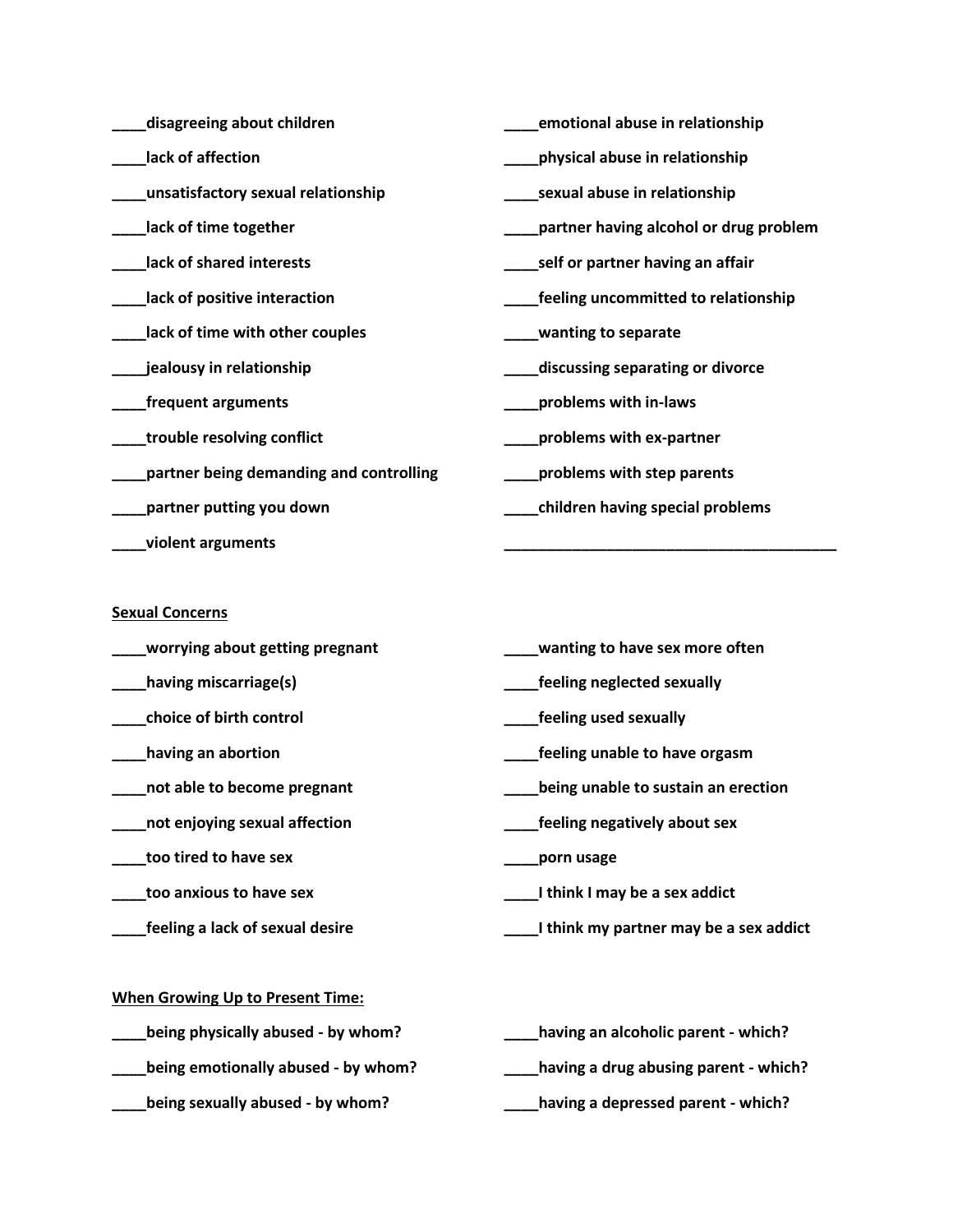- **\_\_\_\_having a parent with emotional problems**
- **\_\_\_\_having parents separate or divorce**
- **\_\_\_\_close family member dying - who?**
- **\_\_\_\_felt neglected or unloved - by whom**
- **\_\_\_\_having an unhappy childhood**
- **\_\_\_\_having serious medical problems - what?**
- **\_\_\_\_having drug or alcohol problem**

**Stresses During the Past Several Years:**

- **\_\_\_\_death of family member or friend - who?**
- **\_\_\_\_birth or adoption of child**
- **\_\_\_\_self or family member hospitalized - who?**
- **\_\_\_\_moved**
- **\_\_\_\_being harassed or assaulted**
- **\_\_\_\_frequent family or couple arguments**
- **\_\_\_\_separation/divorce**
- **\_\_\_\_an important relationship ending - who?**
- **\_\_\_\_losing or changing job**
- **\_\_\_\_financial trouble**
- **\_\_\_\_legal problems**
- **\_\_\_\_natural disaster**
- **\_\_\_\_serious or chronic illness -**
- **what:\_\_\_\_\_\_\_\_\_\_**
- **\_\_\_\_other**

**\_\_\_\_frequent moves**

**\_\_\_\_\_\_\_\_\_\_\_\_\_\_**

**\_\_\_\_having learning problems - what?**

**\_\_\_\_having emotional problems**

**\_\_\_\_having attempted suicide - when?**

**\_\_\_\_\_\_\_\_\_\_\_\_\_\_\_\_\_\_\_\_\_\_\_\_\_\_\_\_\_\_\_\_\_\_\_\_\_\_\_ \_\_\_\_\_\_\_\_\_\_\_\_\_\_\_\_\_\_\_\_\_\_\_\_\_\_\_\_\_\_\_\_\_\_\_\_\_\_\_**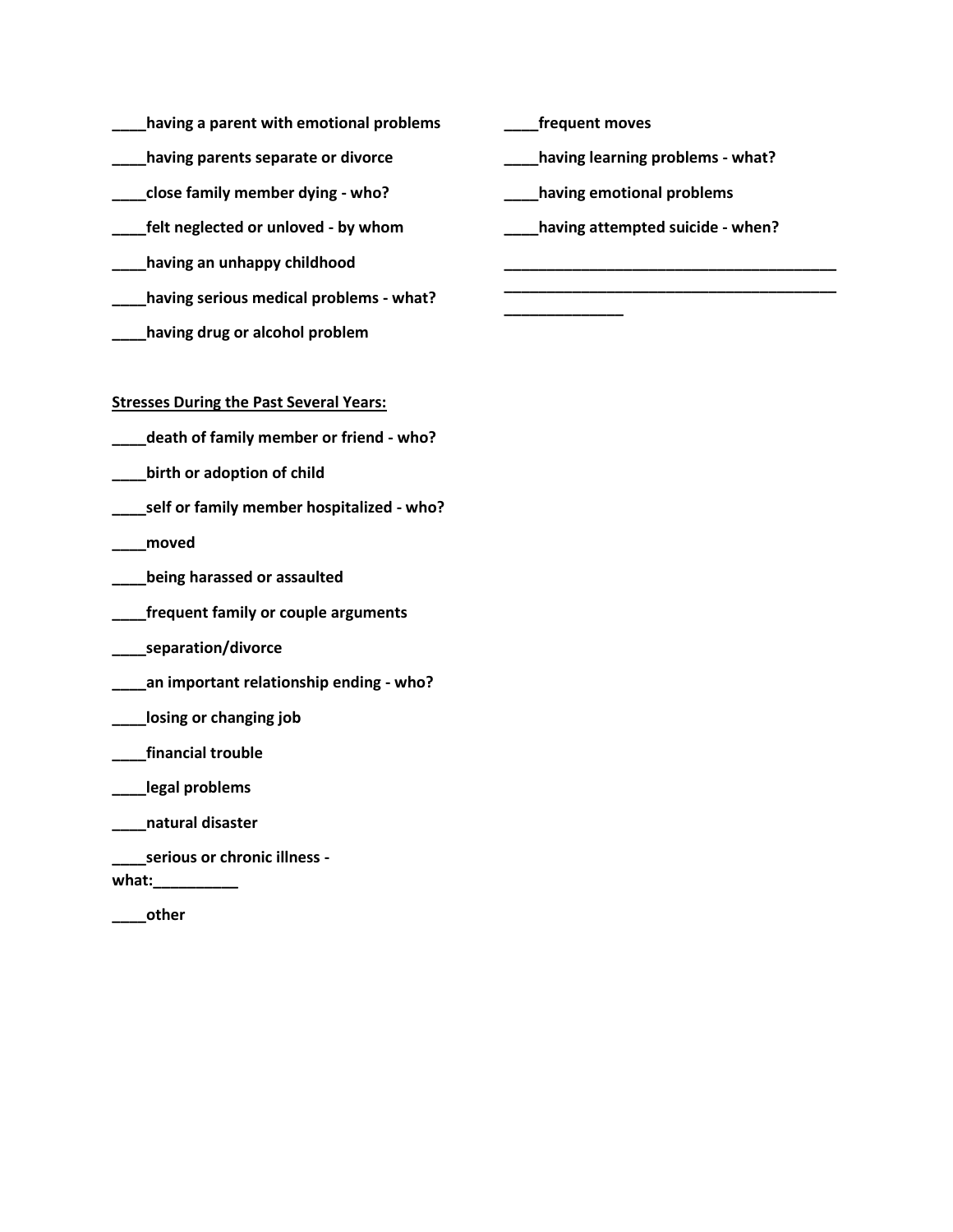### **Declaration of Practices and Procedures**

# **Stacy House, LPC-S**

### **Baton Rouge Christian Counseling**

### **763 North Blvd., Baton Rouge, LA 70802**

### **(225)-387-2287**

Qualifications: I earned a MA degree in counselor education from Southeastern Louisiana University in 2009. I am licensed as a LPC-S #4621 with the LPC Board of Examiners which is located at 11410 Lake Sherwood Ave. North Suite A, Baton Rouge, LA 70816 (phone 225-295-8444).

Counseling Relationship: I see counseling as a process in which the client and the counselor work together to explore and define present problem situations. We then develop goals and work in a systematic fashion to realize these goals.

Area of Expertise: My interests include but are not limited to working with individuals, couples, and families dealing with mental health issues, especially those surrounding the family unit and child abuse and or neglect. I have additional training in child parent psychotherapy. I am registered as a LPC-S in Louisiana.

Fees and Office Procedures: Therapeutic services are offered to client's with mild to moderate mental health needs.. Fees are \$120 for initial session and \$102 for each subsequent session. Initial appointments can be made by contacting our office at (225)387-2287 or creating an account on our website at brchristiancounseling.com. Follow up appointments can be made on our website at brchristiancounsleing.com or by calling the office at 225-387-2287. My policy, and the policy of BRCCC, is to securely store the client's credit card number for payment purposes. It is used for the initial session, for subsequent sessions, for any "no shows'', and for appointments not cancelled with at least 24 hours of notice. The time you schedule for appointments is reserved for you specifically. If you must cancel a session, the office must be notified at least 24 hours in advance, which will allow for the scheduling of another person who may benefit from this time, or you will be responsible for the full session fee of \$102. If the office is not open and you need to cancel, you can leave a message in our voicemail at (225) 387-2287 and the time of the call will be registered. We aim to confirm appointments, but do not always have ample staff to do so. Responsibility for remembering appointments rests with the client

Services Offered and Clients Served: I approach counseling from a family systems and client centered approach. I am open to work with any client with whom I believe I can form an effective counseling relationship. I am open to working with individuals, couples, and families.

Code of Conduct: I am required by law to adhere to the code of conduct for my practice which is determined by the Louisiana LPC Board of Examiners. A copy of this code is available on request.

Confidentiality: Information that is expressed in the counseling relationship is confidential except for materials shared with my supervisor and in certain circumstances in accordance with state laws:

- 1. The client provides a written request for release of information indicating informed consent.
- 2. The client expresses intent to hurt him or herself or anyone else.
- 3. There is reasonable suspicion of neglect of a minor, elderly adult (60 or older), or dependent Adult.
- 4. A court order is received directing the disclosure of information.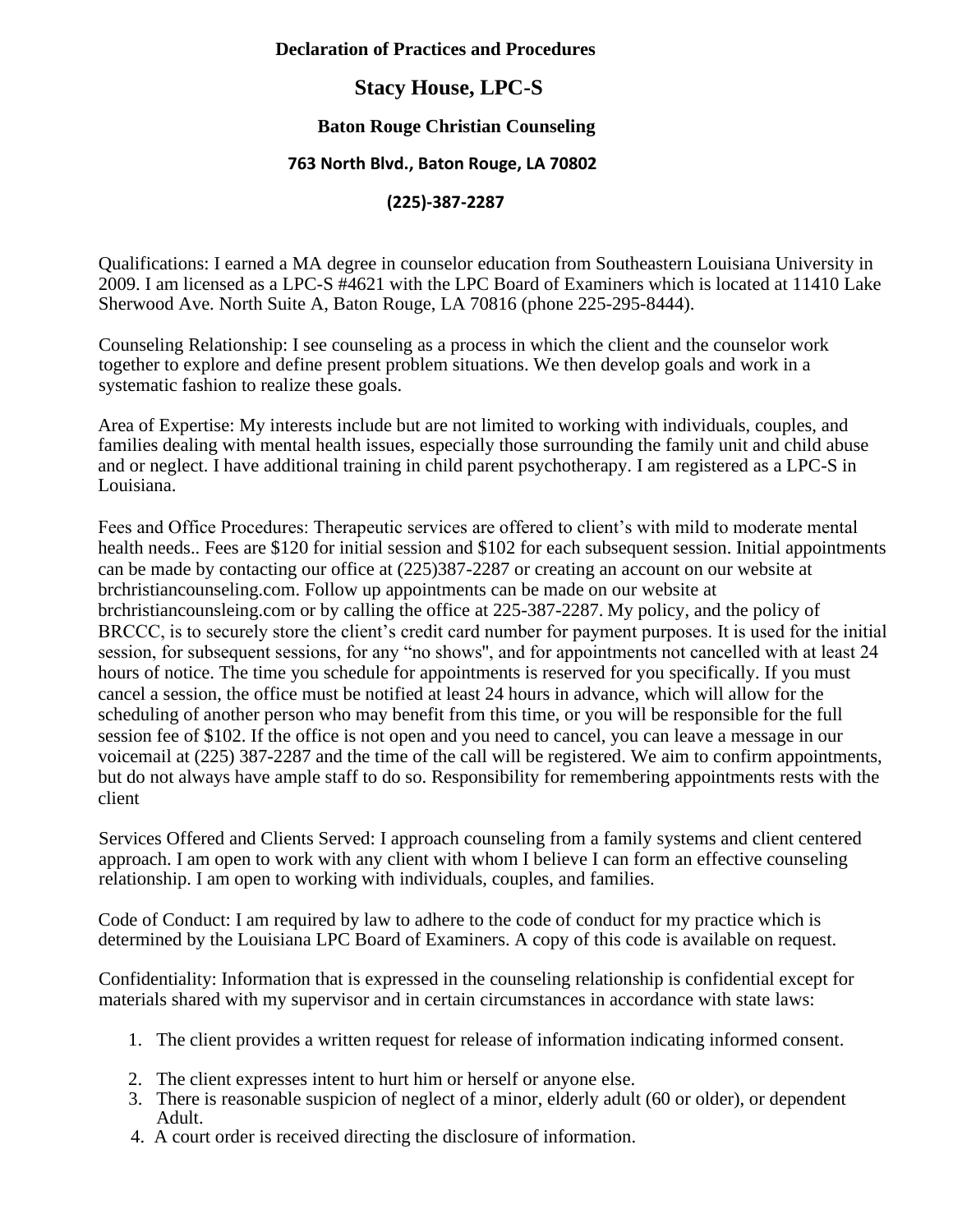In any of these situations I will do my best to alert the client that their information is being disclosed as quickly as possible. In the case of minor children information may be shared with the parent. In couple and family counseling information will only be shared when the client consents.

Privileged Communication: It is my policy to assert privileged communication on behalf of the client and the right to consult with the client if at all possible, except during an emergency, before mandated disclosure. I will endeavor to inform clients of all mandated disclosures when possible.

Emergency Situations: If an emergency occurs, please dial 911 or go to the nearest emergency room.

Client Responsibilities: Clients are expected to arrive on time for appointments. Clients should actively participate in the counseling session to achieve any successful outcome. If the client feels as if he or she is not benefiting from sessions he or she should inform the counselor. The client should keep the counselor informed of his or her perceived progress. If you are currently receiving any mental health services from another provider I expect you to disclose this to me and allow me to work together with that professional to better accommodate your needs. If you would be better served by another mental health provider, I will help you with the referral process.

Physical Health: It is important that I am aware of any medications legal and illegal you are currently taking. If you have not had a complete physical in the last year I strongly recommend that you have one now as any medical problems can exacerbate problems you are currently dealing with.

Potential Counseling Risk: As a result of Counseling a client may realize that there are additional issues which had not surfaced prior to the counseling relationship. It is also important to realize that as the client changes the relationships he or she has will be affected. This is especially apparent in marriage and couple counseling.

**Digital Communication and Technology Agreement:** As per the certification requirement of the LPC Board, I have taken the continuing education necessary to utilize telemental health services in my practice. At the beginning of each session, we will assess for safety, security, and comfort in your environment. Online sessions will be conducted through my Zoom business account. The client should be aware that they have the right to refuse digital communications with the therapist.

*Teletherapy:* Synchronous (real-time video and audio transmission) sessions may be provided to client's where appropriate. Client's must be in safe and private environments while participating in video-based sessions. Other individuals who have not consented to counseling or signed a release of information may not observe sessions. Teletherapy or in-person sessions cannot be recorded, redistributed, posted, uploaded, etc. All clients who participate in Teletherapy Sessions must sign an Informed Consent Agreement. For client's convenience, paperwork may be emailed through an encrypted email service. However, counseling services will not be provided through asynchronous (e-mail, text, chat, blogs, etc.) methods. Communication via video, e-mails, texts and telephones can compromise the privacy and confidentiality of conversations. Please notify me if you decide to avoid or limit in any way the use of video, telephone, or any other form of electronic communication. As part of my practice I may call you or email you between your appointments to confirm / remind you of upcoming appointments or to assist you with any technical problems that may occur.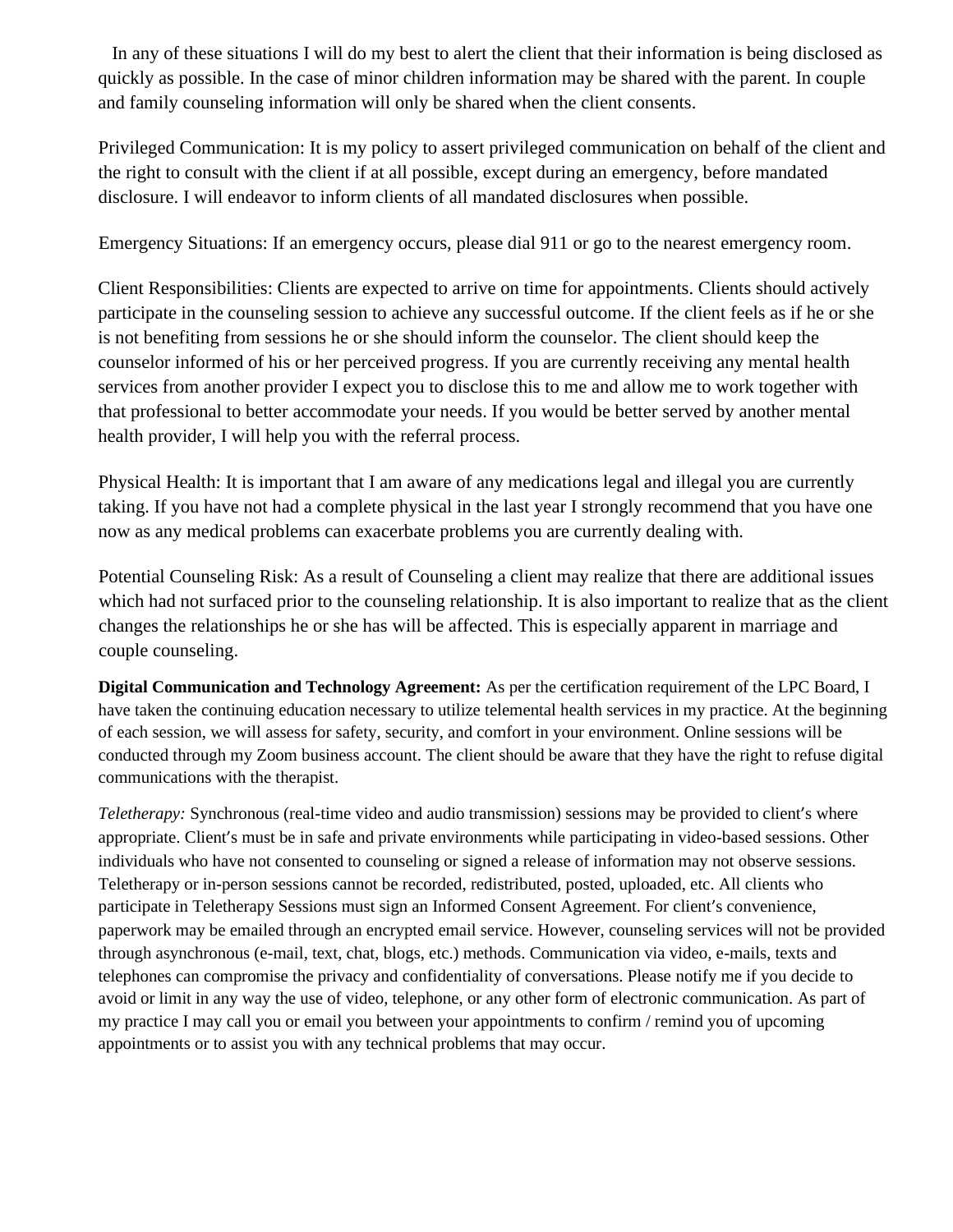I have read the declaration of practices and procedures of Stacy House, LPC-S and my signature

below indicates my full informed consent to services provided by Stacy House, LPC-S.

Client Signature\_\_\_\_\_\_\_\_\_\_\_\_\_\_\_\_\_\_\_\_\_\_\_\_\_\_ Date\_\_\_\_\_\_\_\_\_\_\_\_\_

Stacy House, LPC-S\_\_\_\_\_\_\_\_\_\_\_\_\_\_\_\_\_\_\_\_\_\_\_\_\_\_\_ Date\_\_\_\_\_\_\_\_

### **Parental authorization section for minor clients.**

I, \_\_\_\_\_\_\_\_\_\_\_\_\_\_\_\_\_\_\_\_\_\_\_\_\_\_\_\_\_\_\_, give permission for Stacy House, LPC-S, to conduct

counseling with my (relationship)\_\_\_\_\_\_\_\_\_\_\_\_\_\_\_\_\_\_\_\_\_\_\_\_\_\_

(Name of minor)  $\frac{1}{\sqrt{1-\frac{1}{2}}}\left\{ \frac{1}{2}, \frac{1}{2}, \frac{1}{2}, \frac{1}{2}, \frac{1}{2}, \frac{1}{2}, \frac{1}{2}, \frac{1}{2}, \frac{1}{2}, \frac{1}{2}, \frac{1}{2}, \frac{1}{2}, \frac{1}{2}, \frac{1}{2}, \frac{1}{2}, \frac{1}{2}, \frac{1}{2}, \frac{1}{2}, \frac{1}{2}, \frac{1}{2}, \frac{1}{2}, \frac{1}{2}, \frac{1}{2}, \frac{1}{2}, \frac{1}{2}, \frac{1}{2}, \frac$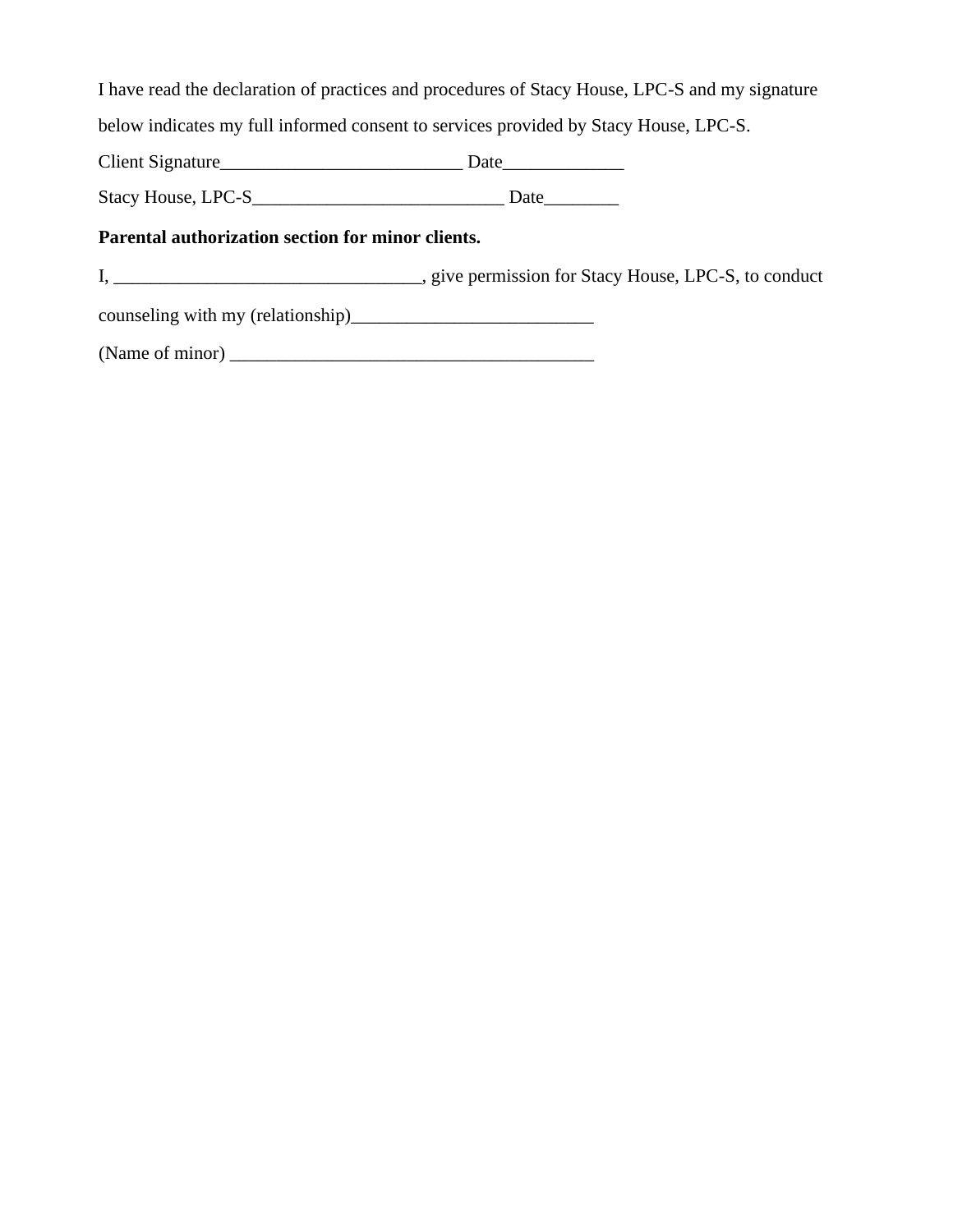

### *Baton Rouge Christian Counseling Center | 763 North Boulevard, Baton Rouge, LA 70802 | (225) 387-2287*

### **INFORMED CONSENT FOR TELETHERAPY (VIDEO) COUNSELING**

#### Prior to starting video-counseling services, we discussed and agreed to the following:

- There are potential benefits and risks for video-conferencing that differ from in-person sessions.
- Confidentiality still applies and no one will record the session without the permission of the other person.
- You will need a webcam or a smartphone/tablet for the session.
- It is important to use a secure internet connection rather than public/free Wi-Fi.
- It is important to be in a quiet, private space that is free of distractions during the session.
- The same 24-hour cancellation rules apply to video counseling.
- Session fees are handled in an identical fashion as for teletherapy as in-person counseling.
- We need a back-up plan (e.g., phone number where you can be reached) in case we have technical difficulties. If we get disconnected, I will continue to try to reach you. If we both initiate, we will miss each other.

**Back-up phone number: (\_\_\_\_\_\_\_) \_\_\_\_\_\_\_\_\_\_\_\_\_\_\_\_\_\_\_\_\_\_\_\_\_\_\_** 

• We need a safety plan that includes at least one emergency contact and the closest ER to your location in the event of a crisis situation.

| <b>Emergency Contact Name:</b>    |
|-----------------------------------|
| Emergency Contact Number: (_____) |
| <b>Closest ER:</b>                |

- **Consultation**: I may deem it appropriate to consult with or coordinate your care with other professionals, but only with your written agreement.
- **Louisiana License**: I can only counsel in the state I am licensed, Louisiana. Except in an emergency, i.e. COVID-19, counseling services cannot be delivered across state lines. I must know where you are when I am performing counseling services.
- **Ethics Code**: I follow the same Louisiana Code of Conduct and adhere to its ethics as outlined in my Declaration of Practices as an LPC.
- As your counselor, I may determine that due to certain circumstances, video counseling is no longer appropriate and that we should resume our sessions in-person.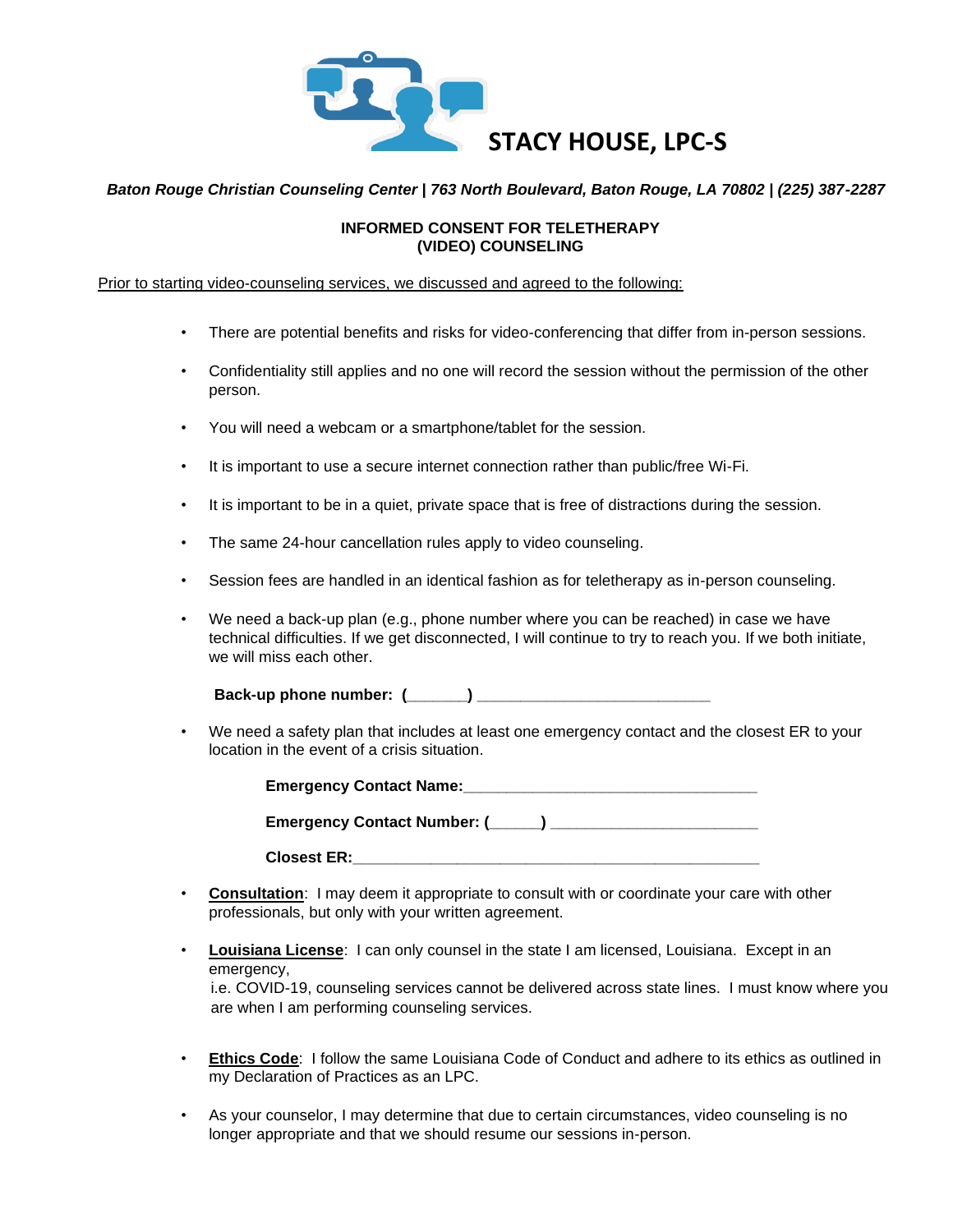### PLEASE READ AND SIGN AND RETURN THE TELEMENTAL HEALTH AGREEMENT AS FOLLOWS:

**Limits of Liability**: As your client in teletherapy, I understand the limits of liability for Digital Communication, Telemental Health and Teletherapy. At the beginning of each session, I agree to disclose my current location and allow my therapist to assess for safety, security, and comfort in my environment. The virtual teletherapy sessions will be conducted through Zoom, a HIPAA compliant teletherapy platform, and provides a Busin4ss Associate Agreement and my Patient Health Information (PHI) will be protected within the limitations of Zoom and the environment in which the services are utilized. Your PHI is stored via our EHR system, Therapy Appointment, which is an electronic healthcare system. It is designed specifically for healthcare and provides a Business Associate Agreement for HIPAA compliance. Therapy Appointment uses encryption which is point to point and federally approved. Any paper with your personal information s kept in a locked cabinet behind at least one locked door.

**Records:** In the event that your clinician is no longer available due to untimely death or incapacity, the Senior

Receptionist, Lisa Smith, along with one of the remaining counselors at BRCCC – Baton Rouge Christian Counseling Center will be glad to assist you in providing appropriate referrals for further treatment and access to your records. They will also be responsible for destroying records after the legal time frame of storage.

**Verify Identity**: Anyone receiving teletherapy via videoconferencing is required to verify their identity by showing his/her 0picture ID during the first session. If Teletherapy is being conducted over the phone, a passphrase or number will be chosen which will be used for all future sessions. This process is in place to protect you from another person posing as you.

**Email and Text Messaging**: The client should be aware that they have the right to refuse digital communications with the therapist; however, this could limit communication channels and immediacy of access to reach each other in the counseling relationship. The client understands that the use of digital technology, email, text messages, online video conferencing services, software, and/or platforms may not meet HIPAA compliance standards; therefore, I understand that my therapist will protect my information to the best of their ability within the limitations of the digital and physical environment.

**Risk:** There is confidentiality risk involved for both parties in utilizing digital technology Communication. I understand the risk involved in digital communication and I hereby authorize my therapist to communicate with me utilizing digital technology on the internet.

Please initial here if you agree to the teletherapy policy outlined above:

| Client's Signature(s):<br>the control of the control of the control of the control of the control of the control of | Date: |
|---------------------------------------------------------------------------------------------------------------------|-------|
| Print Name:                                                                                                         |       |
| Counselor's Signature:                                                                                              | Date: |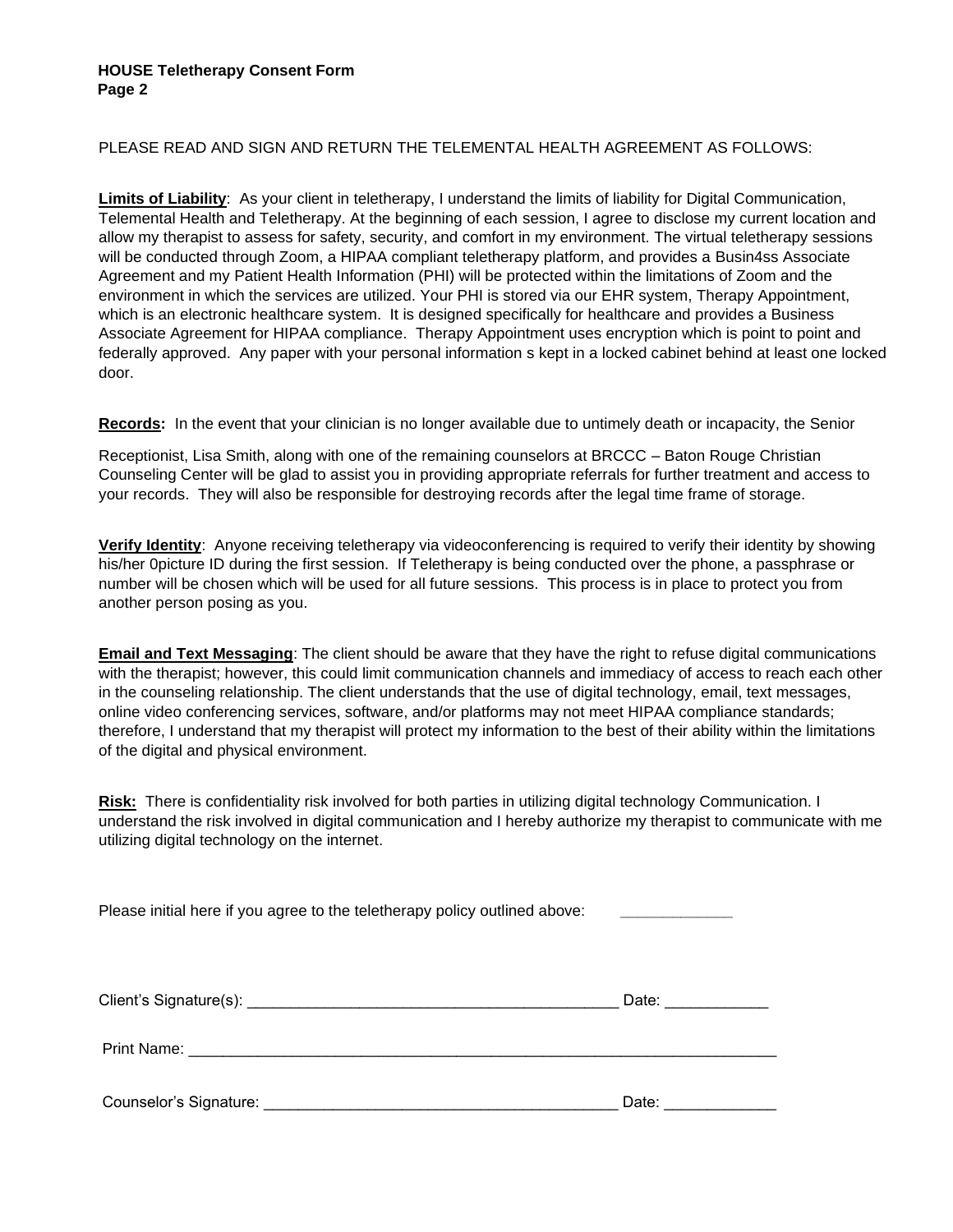### **Stacy House, LPC-S**

### **Baton Rouge Christian Counseling Center ● 763 North BLVD ● Baton Rouge, LA 70802 ● (225) 387-2287**

### **INFORMED CONSENT FOR IN-PERSON THERAPY DURING THE COVID-19 CRISIS**

#### **Decision to Meet Face-to-Face**

If we mutually decide to meet in person (Face-to-Face, hereinafter - F2F) for some or all future counseling sessions, precautions must be in place to mitigate the COVID-19 pandemic. This document contains information about those precautions and guidelines to safely meet F2F. Your signature(s) below indicates that you understand and agree to undertake these actions concerning all F2F appointments. Please read this carefully and let me know if you have any questions.

If we mutually decide to meet in person (F2F) and there is a subsequent resurgence of the pandemic, or subsequent changes in local, state, or federal guidelines, or if other health concerns arise, I may require that we meet via teletherapy. If you decide at any time that you would prefer teletherapy, I will respect that decision, provided it is clinically appropriate.

Also be mindful that if your therapist files for reimbursement for any teletherapy services, such reimbursement is determined by insurance companies and applicable law. You are responsible for payment whether services are provided via teletherapy sessions or F2F, and whether insurance companies reimburse or not.

### **Risks of Opting for In-Person F2F Services**

Although there are potential benefits for in-person F2F counseling, there are also risks. You understand that by attending F2F sessions, you would be assuming the risk of exposure to the coronavirus, or other public health risks, and that this risk may increase if you travel by public transportation, cab, or ridesharing service.

In consideration of the services of Baton Rouge Christian Counseling Center (hereinafter BRCCC) and my therapist, I hereby agree to release, indemnify, defend and discharge both BRCCC and my therapist, on behalf of myself, my spouse, my children, my parents, my heirs, assigns, personal representative and estate as follows:

I have been offered by BRCCC and my therapist to conduct the therapy session remotely via Zoom or other online means, however, I desire a face to face therapy session. I am aware of the risk of infection with COVID 19 and I understand that such risk simply cannot be eliminated without completely avoiding a face to face therapy session.

I expressly agree and promise to accept and assume the risk of infection with COVID 19 existing in a F2F therapy session. My participation in a F2F therapy session at BRCCC and with my therapist is purely voluntary, and I elect to participate in spite of the risks.

#### **Your Responsibility to Minimize Your Exposure**

To obtain counseling in person (F2F), and signing this document, you will take the following precautions which will help keep all of us (you, me, our families, my staff, and other clients) safer from exposure, sickness and possible death. Failure to adhere to these safeguards, may result in our starting or returning to a teletherapy arrangement.

- If you reasonably believe that you have recently been exposed to, are infected with, or have symptoms of the coronavirus, you will cancel your F2F appointment or proceed using teletherapy.
- You will wait in your car or outside until no earlier than 5 minutes before your appointment time.
- You will wash your hands or use alcohol-based hand sanitizer when you enter the building.
- You will wear a mask in all areas of the office (I, and my staff will too). Clients agree to:
	- o bring their own face mask that covers their nose and mouth,
	- o wear the face mask upon entering the building,
	- o continue to wear the face mask until entering the counseling session, (face masks are not required during the counseling session, unless your therapist deems them necessary), and
	- o wear a face mask after the session while exiting the building.
- You will adhere to the safe distancing precautions we have set up in the waiting areas and offices.
- You will keep a distance of 6 feet from all other persons and there will be no physical contact (i.e. no shaking hands) with me, other clients, or with my staff.
- You will try not to touch your face or eyes with your hands. If you do, you will immediately wash or sanitize your hands.
- You will not bring guests and/or non-client children to BRCCC.
- You will take steps between F2F appointments to minimize your exposure to COVID-19.
- If you have a job, other responsibilities, or activities that put you in close contact with others infected with COVID, you will notify me immediately.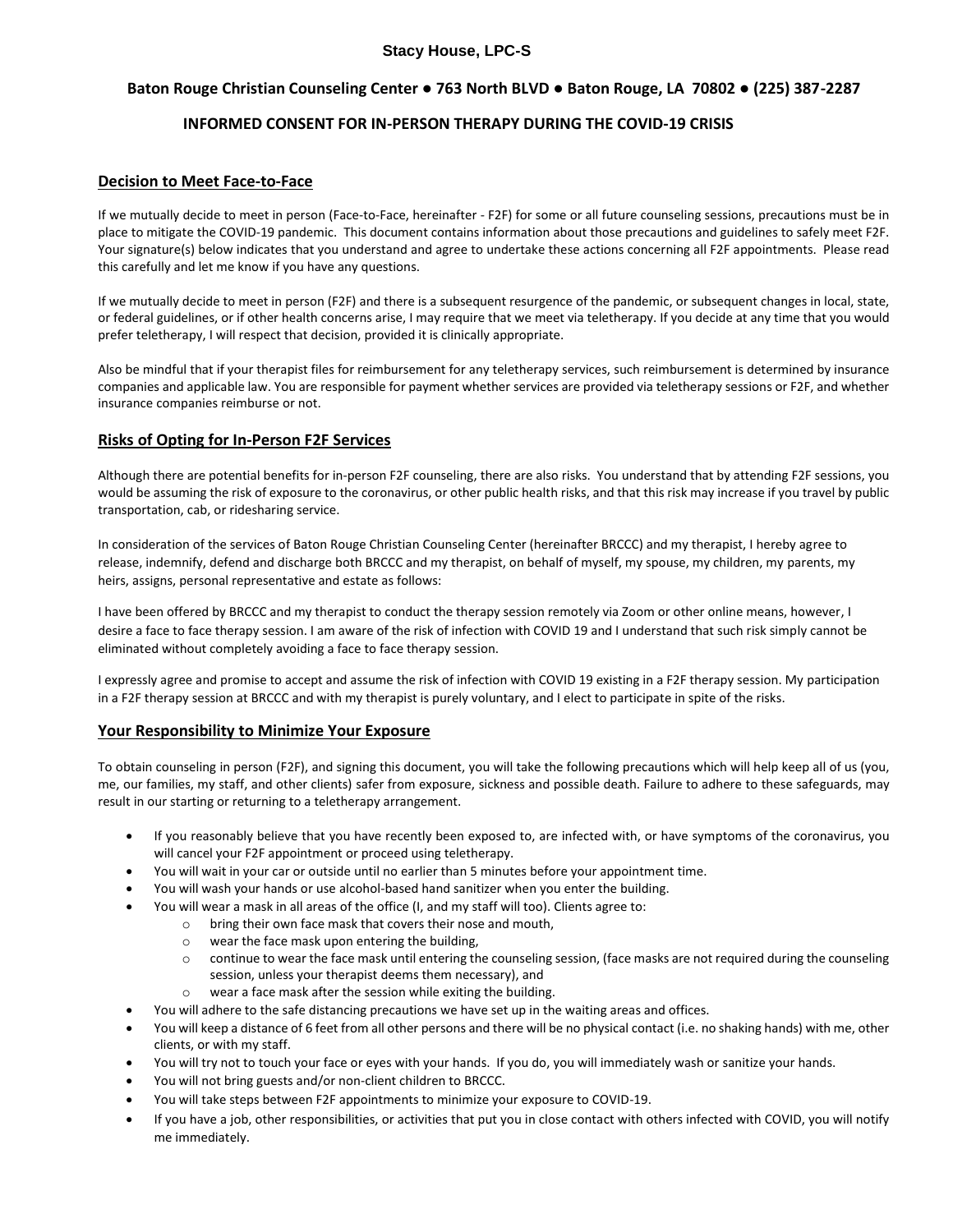- If a resident of your home tests positive for the coronavirus infection, you will notify me immediately. Continuing treatments will be conducted via teletherapy until quarantine is over.
- To minimize contact with support staff, you will do all scheduling of appointments either online through the Therapy Appointment software, or over the phone with support staff.
- To minimize the exchange and handling of payment(s), you will have your credit card information on file with BRCCC at least one day prior to the counseling session.

I reserve the right to change the above precautions if additional local, state, or federal orders or guidelines are published. If that happens, you will be notified about any necessary changes.

#### **My Commitment to Minimize Exposure**

My practice has taken steps to reduce the risk of spreading the coronavirus within the office and we have posted our efforts on our website and in the office. Please let me know if you have questions about these efforts.

#### **If You or I are Sick**

You understand that I am committed to keeping you, me, my staff, all clients, and all of our families safe from the spread of this virus. If you show up for an appointment and I, or my office staff believe that you have a fever or other symptoms, or believe you have been exposed, I will have to require you to leave the office immediately. We can follow up with services by teletherapy as appropriate.

If I, or my staff, test positive for the coronavirus, I will notify you so that you can take appropriate precautions.

\_\_\_\_\_\_\_\_\_\_\_\_\_\_\_\_\_\_\_\_\_\_\_\_\_ \_\_\_\_\_\_\_\_\_\_\_\_\_\_\_\_\_\_\_\_\_\_\_\_\_

\_\_\_\_\_\_\_\_\_\_\_\_\_\_\_\_\_\_\_\_\_\_\_\_\_ \_\_\_\_\_\_\_\_\_\_\_\_\_\_\_\_\_\_\_\_\_\_\_\_\_

#### **Your Confidentiality in the Case of Infection**

If you have tested positive for the coronavirus, I may be required to notify local health authorities that you have been in the office. If I am required to report this, I will only provide the minimum information necessary for their data collection and will not go into any details about the reason(s) for your visits. By signing this form, you are agreeing that I may do so without an additional signed release.

#### **Informed Consent**

This agreement supplements the general informed consent/business agreement that we agreed to at the start of our work together.

Your signature(s) below shows that you agree to and will abide with these terms and conditions. By signing this document, I acknowledge that I waive my right to maintain a lawsuit against BRCCC and my therapist on the basis of any claim that I released herein. I also agree to pay BRCCC and my therapist attorneys' fees and costs in enforcing this agreement.

Client Date

Client (if couple, both sign) Date

\_\_\_\_\_\_\_\_\_\_\_\_\_\_\_\_\_\_\_\_\_\_\_\_\_ \_\_\_\_\_\_\_\_\_\_\_\_\_\_\_\_\_\_\_\_\_\_\_\_\_

Therapist Date **Date** 

*Written incorporating sample-informed-consent-form-1 from APA-1*

*Dee Adams, PhD, LPC, LMFT; LCC*

*Director BRCCC*

*May 18, 2020 X\BRCCC Covid CLIENT consent form*